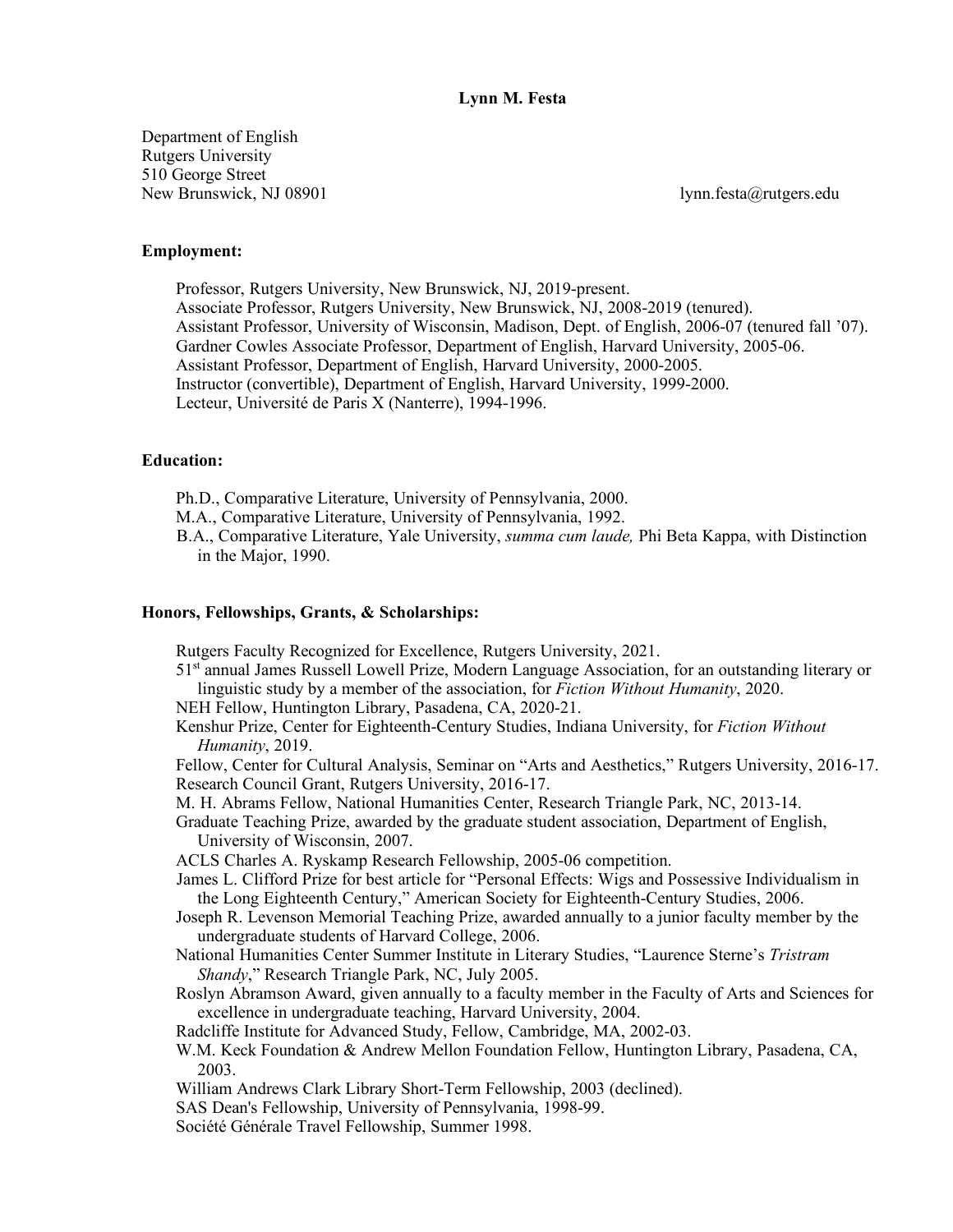Dean's Scholar Award, University of Pennsylvania, 1993. *Institut d'études françaises d'Avignon*, Scholarship, Summer 1993. Middlebury College French Languages Program, Scholarship, Summer 1992. William Penn Graduate Fellowship, University of Pennsylvania, 1991-96. National Mellon Fellow (Mellon Fellowship in the Humanities), 1991-95.

# **Other Professional Activities:**

Jane Austen Society of North America, Traveling Lecturer for the Eastern Region, 2015-16. Faculty, Summer Seminar in the History of the Book, "Books in the Larger World of Objects," cotaught with David Brewer, American Antiquarian Society, Worcester, MA, June 2014.

#### **Current Book Project:**

*Humanity in the Making: Literature, Action, and Accountability in the Age of Enlightenment*

This project examines the Enlightenment consolidation of humanity as an individual agent and collective force through the artistic, literary, and technical practices that defined the capacities and designated the instrumental uses of humans as opposed to animals and machines.

#### **Books:**

*Fiction Without Humanity: Person, Animal, Thing in Early Enlightenment Literature and Culture.* Philadelphia: University of Pennsylvania Press, 2019. Paperback edition, 2021.

51st annual James Russell Lowell Prize, Modern Language Association, 2020 Kenshur Prize, Center for Eighteenth-Century Studies, Indiana University, 2019

Reviewed in: *Choice*; *Eighteenth-Century Fiction*; *Modern Philology*; *Public Books* (1/23/20; http://www.publicbooks.org/the-posthuman-enlightenment); *Review of English Studies*; *TLS* (11/17/19; https://www.the-tls.co.uk/articles/who-am-i-2/); *Year's Work in English Studies.*

*Sentimental Figures of Empire in Eighteenth-Century Britain and France*. Baltimore: Johns Hopkins University Press, 2006.

Reviewed in: *American Historical Review; Choice; Comparative Literature Studies; Dix-Huitième Siècle; Eighteenth-Century Fiction; The Eighteenth Century: Theory and Interpretation; Eighteenth-Century Life; The Eighteenth-Century Novel; H-France; Huntington Library Quarterly; International Journal of the Classical Tradition; Journal of British Studies; Modern Philology; Novel: A Forum on Fiction; The Scriblerian; SEL; 1650-1850: Ideas, Aesthetics and Inquiries.*

# **Edited Collection:**

*The Postcolonial Enlightenment: Eighteenth-Century Colonialism and Postcolonial Theory*, co-edited with Daniel Carey (Oxford: Oxford University Press, 2009). Paperback edition 2013.

Reviewed in: *Cambridge Journal of Postcolonial Literary Inquiry; Comparative Studies of South Asia, Africa, and the Middle East; Eighteenth-Century Fiction; Eighteenth-Century Studies;*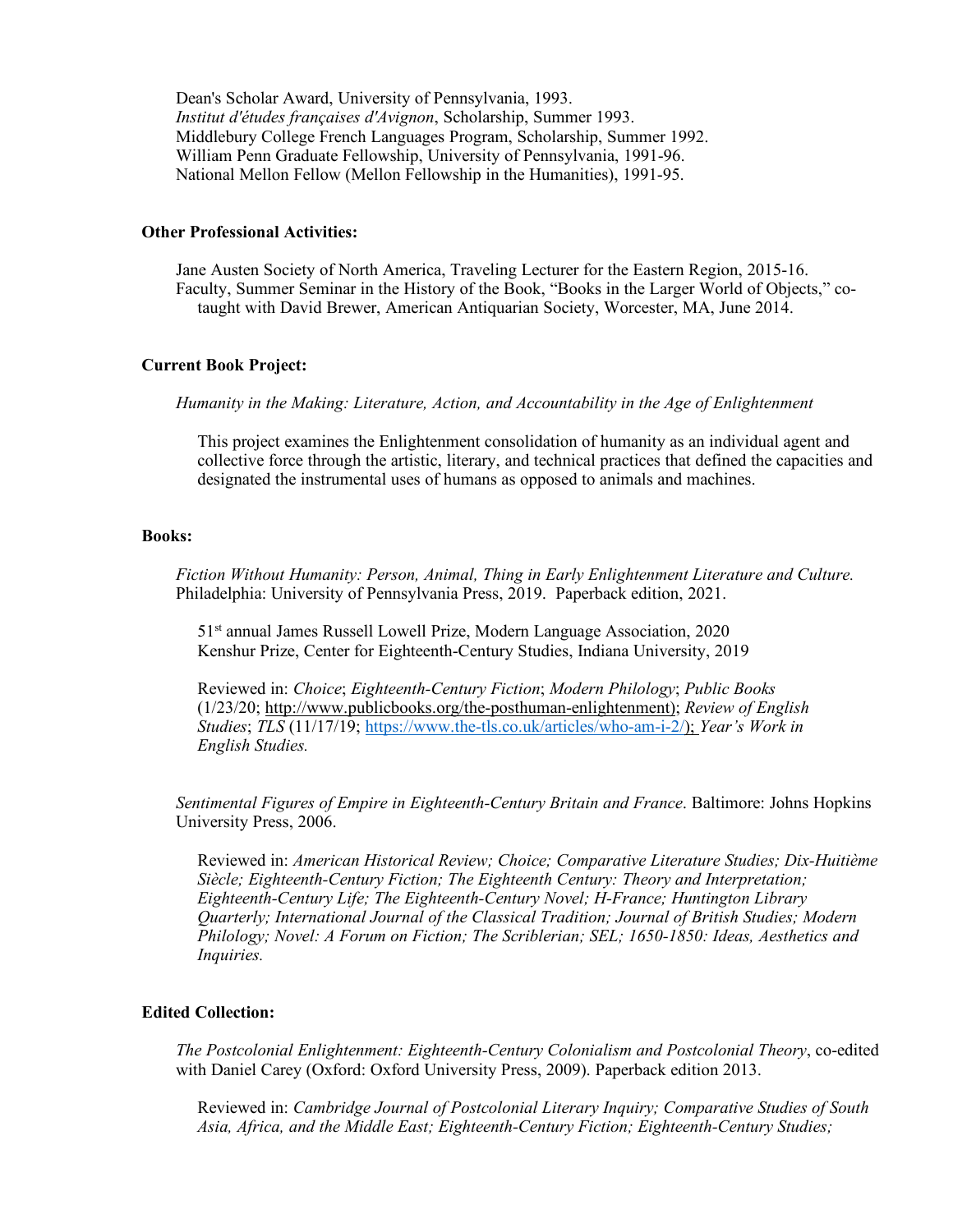*Journal of Imperial and Commonwealth History; Journal of Postcolonial Writing; SEL; Textual Practice; Year's Work in English Studies*.

# **Journal Articles:**

"Chardin's Teachable Moment," *French Review*, special issue, *How to Do Things with Style: Essays in Honor of Joan DeJean*, ed. Amy Wyngaard and Roland Racevsis, forthcoming fall 2021.

"The Philosopher and her Poor: Rancière, Wollstonecraft, and the Rights and Duties of Humanity," *Romantic Circles*, ed. Sonia Hofkosh, October 2019. https://romantic-circles.org/praxis/ wollstonecraft/praxis.2019.wollstonecraft.festa.html

"Accidental Gods: Figures of Contingency in the Enlightenment Fable," *Textual Practice* 32.3 (2018): 1-15.

"The Noise in *Mansfield Park,*" *Persuasions* 36 (2015): 149-62.

"Crusoe's Island of Misfit Things," *The Eighteenth Century: Theory and Interpretation* 52.3-4 (2011): 443-71.

"Humanity without Feathers," *Humanity: An International Journal of Human Rights, Humanitarianism, and Development* 1.1 (2010): 3-27.

"Person, Animal, Thing: The 1796 Dog Tax and the Right to Superfluous Things," *Eighteenth-Century Life* 33.2 (spring 2009): 1-44.

"Sentimental Visions of Empire in Eighteenth-Century Studies," *Literature Compass* 6.1 (November 2008): 23-55.

"Losing One's Place in *Mansfield Park*," *The Eighteenth-Century Novel* 6-7 (2008): 429-463.

"Life, Liberty, and the Pursuit of Tahitian Jouissance," *Romance Quarterly* 54.4 (Fall 2007): 303-325.

"Personal Effects: Wigs and Proprietary Individualism in the Eighteenth Century," *Eighteenth-Century Life* 29.2 (2005): 47-90*.* Winner of the ASECS James L. Clifford Prize for best article, 2005- 06.

"Cosmetic Differences, or, the Changing Faces of England and France," *Studies in Eighteenth-Century Culture* 34 (spring 2005): 25-54.

"Tropes and Chains: Figures of Exchange in Eighteenth-Century Representations of the Slave Trade," *Studies on Voltaire and the Eighteenth Century* (fall 2004): 322-44.

"Empires of the Sun: Colonialism and Closure in Louis XIV's 1662 Carrousel and Cyrano's *Les Estats et les Empires du Soleil*," *Romanic Review* 89.4 (1998): 469-490.

## **Book Chapters:**

"Slavery, Sentimentality, and the Abolition of Affect," *Comparative Literary History of Slavery*, ed. Mads Anders Baggesgaard, Madeleine Dobie, and Karen-Margrethe Simonsen, Comparative History of Literatures in European Languages Series of the International Comparative Literature Association. Essay accepted by editors.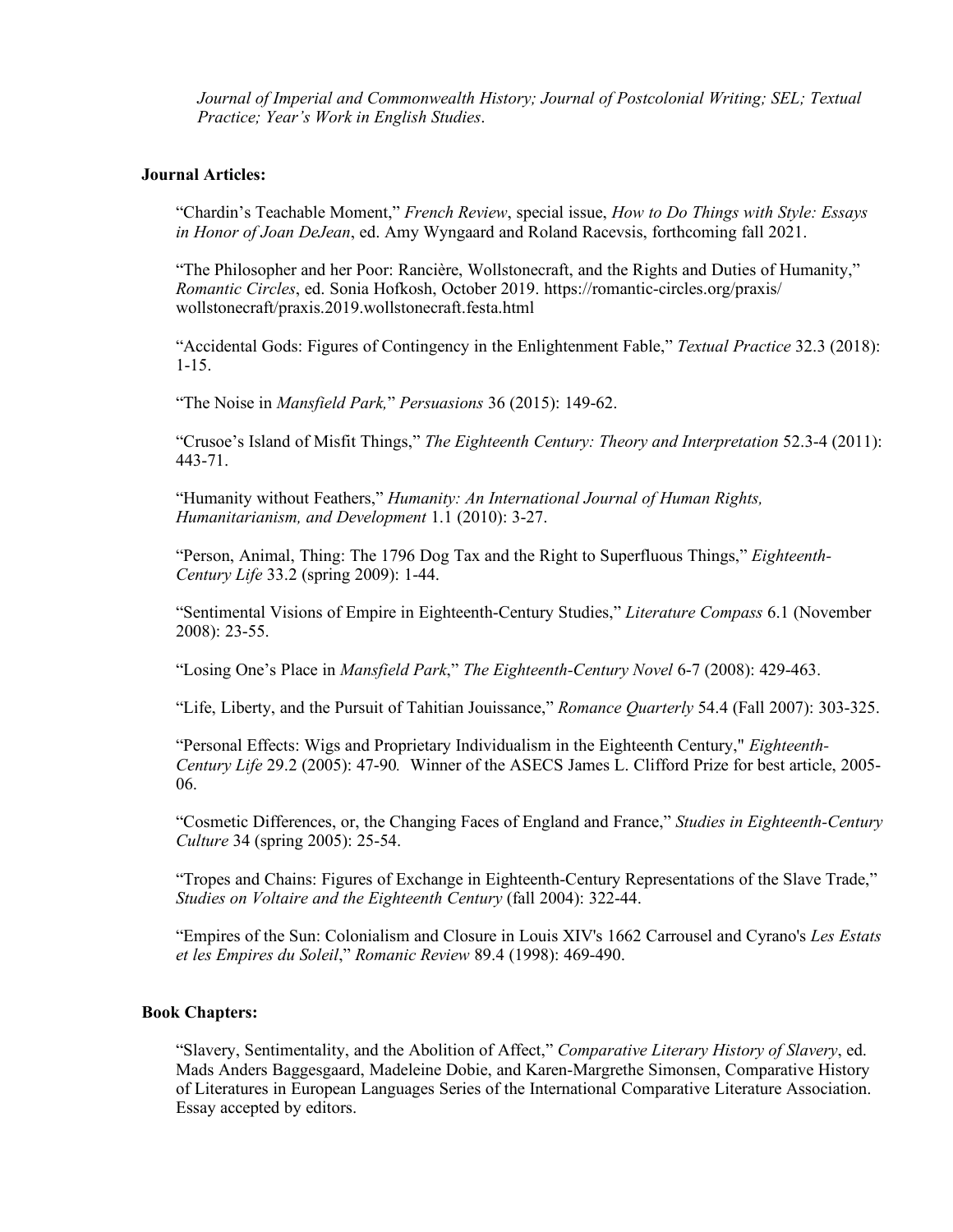"The Things Books Make," *The Unfinished Book*, ed. Alexandra Gillespie and Deidre Lynch. Oxford: Oxford University Press, 2021): 33-46.

"Things with Kid Gloves," *Organic Supplements: Bodies, Objects and the Natural World, 1580-1750*, ed. Miriam Jacobson and Julie Park (Charlottesville: University of Virginia Press, 2020): 128-152.

"Satire to Sentiment: Mixing Modes in the Later Eighteenth-Century British Novel," *Oxford Handbook of Eighteenth-Century Satire*, ed. Paddy Bullard (Oxford: Oxford UP, 2019): 645-60. Paperback edition 2021.

"Eighteenth-Century Hair: Fashion and Adornment," *A Cultural History of Hair in the Age of Enlightenment (1650-1800)*, ed. Margaret Powell and Joseph Roach (London: Bloomsbury Academic, 2018): 53-73.

"The Lives of Things: Objects, It-Narratives and Fictional Autobiography, 1700-1800," *A History of Autobiography*, ed. Adam Smyth (Cambridge: Cambridge UP, 2016): 133-47.

"The 1790s," *Blackwell Companion to the English Novel*, ed. Stephen Arata, J. Paul Hunter, and Jennifer Wicke (Chichester: Blackwell, 2015): 18-33.

"It-Narratives and Spy Narratives," *Oxford History of the Novel in English*, *Volume 2*, ed. Peter Garside and Karen O'Brien (Oxford: Oxford University Press, 2015): 335-52.

"The Other in the British Eighteenth Century," *Blackwell Companion to English Literature*, ed. Robert DeMaria et al, 4 vols. (Chichester: Blackwell, 2014): 3.240-257.

"Introduction," with Daniel Carey, *The Postcolonial Enlightenment: Eighteenth-Century Colonialism and Postcolonial Theory,* ed. Daniel Carey and Lynn Festa (Oxford: Oxford University Press, 2009): 1-33.

"The Moral Ends of Eighteenth- and Nineteenth-Century Object Narratives," *The Secret Lives of Things: Animals, Objects, and It-Narratives in Eighteenth-Century England*, ed. Mark Blackwell (Lewisburg: Bucknell University Press, 2006): 309-328.

"Sentimental Bonds and Revolutionary Characters: Richardson's *Pamela* in France," *The Literary Channel: The Inter-National Invention of the Novel*, eds. Margaret Cohen and Carolyn Dever (Princeton: Princeton University Press, 2001): 73-105.

## **Courses Taught:**

Principles of Literary Study: Narrative (English 202: Gateway Requirement for the Major) Jane Austen and her World (SAS honors seminar) Dissertation Writing Workshop (graduate workshop) The Gothic (graduate seminar) Eighteenth-Century Fictions of the Human (graduate seminar) The Novel in France and England (graduate seminar) The Global Eighteenth Century (graduate seminar) Self, Subject, Person, Soul: The Individual in the Eighteenth-Century Novel (graduate seminar) The Eighteenth-Century Novel (graduate seminar) Later Eighteenth-Century Literature The English Novel Restoration and Eighteenth-Century Women Writers The Consumption of Culture Sex and Sensibility in the Enlightenment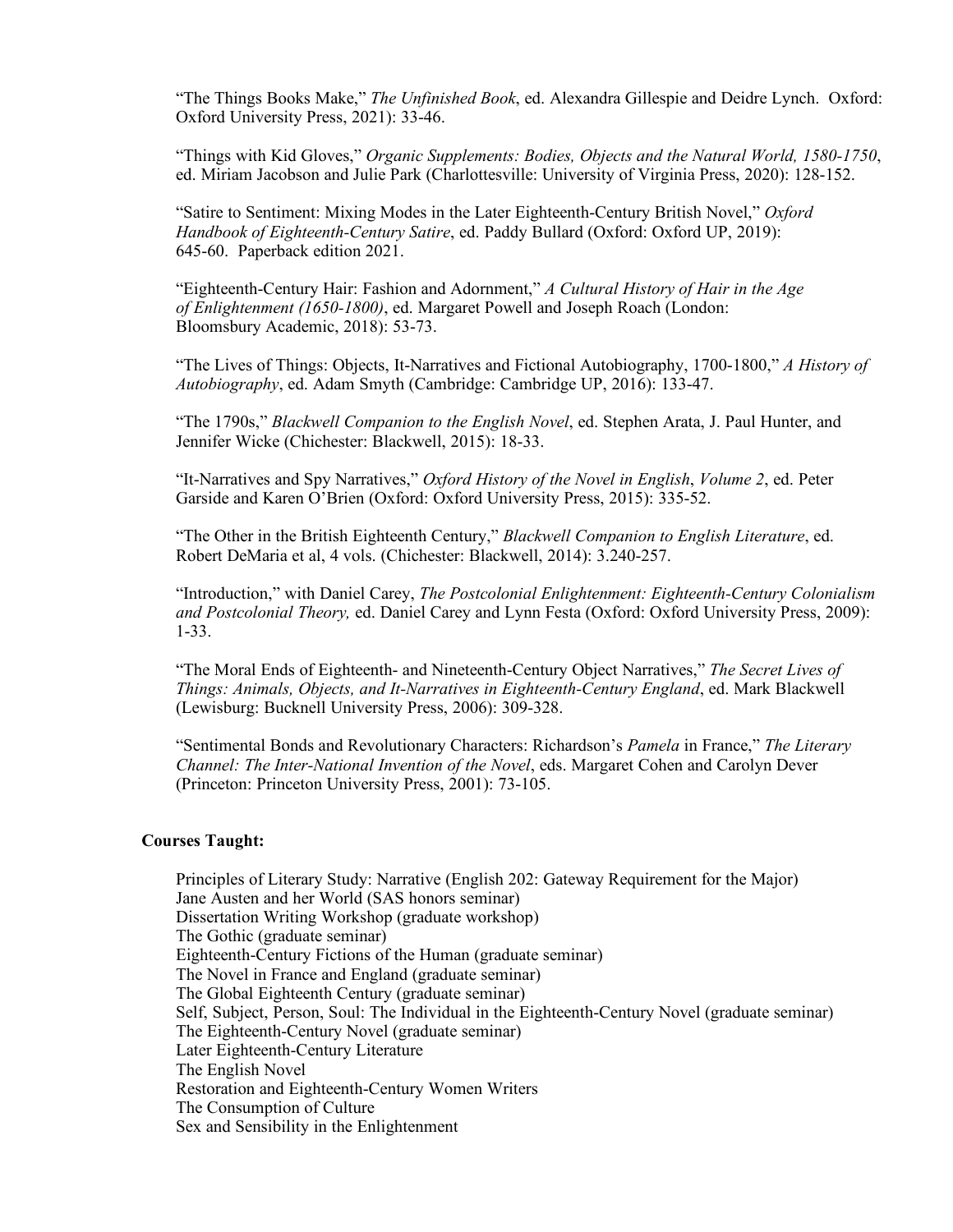Literatures of Travel in the Eighteenth Century Models of Value in the Eighteenth Century Introduction to Methods of Literary Analysis Women and the Novel to Jane Austen Narrative and the Law in the Eighteenth Century

# **Graduate Dissertations Committees:**

- Katie Blakeley, English, Rutgers, "Unhappy Pursuits: Gender, Duty, and Independence in Eighteenth-Century Britain," in progress (director).
- Nick Allred, English, Rutgers, "Character Under the Influence in Eighteenth-Century Britain," in progress (director).
- Kirsten Martin, English, Rutgers, "Within the Reach of Art: Techniques of Ineffability in Eighteenth-Century Aesthetics," in progress (co-director).
- Stephanie Diehl, English, Rutgers, "Epic Machines: Models of Prosthetic Mentorship in Eighteenth-Century Literature," in progress (reader).
- Kylie Dennis, English, Rutgers, "Ailing Bodies and the Politics of Fear in the Domestic Novel," in progress (reader).
- Maria Vrcek, English, Rutgers, "Literary Disorder: The Poetic Revolution, 1600-1666," 2021 (reader).
- Paul Sampson, History, Rutgers, "The Sinews of Providence: Environmental Technologies in the British Atlantic World," 2020 (reader).
- Pierre Labrune, "Le siècle des jargons: le 'cant' dans les querelles religieuses, politiques, et esthétiques en Angleterre, 1740-1824," Sorbonne Université, external reader, 2019.
- Alex Solomon, English, Rutgers University, "The Rhetoric of Probability from the New Science to Common Sense," 2017 (reader).
- Nathan Peterson, English, Rutgers University, "Picaresque Necessity: Episodic Narrative and Causality in the Long Eighteenth Century," 2016 (director).
- Jason Gulya, English, Rutgers University, "Enlightenment Allegory: The Allegorical Form in British Literature, 1660-1750," 2016 (reader).
- Ann-Sophie Klemp McLeod, Department of English, Germanic and Romance Studies, University of Copenhagen, "Personal Effects and Vital Matters; Property and Personhood in Eighteenth-Century Satiric Fiction," external assessment committee, 2015.
- Katie Price, English, University of Wisconsin, Madison, "Feeling Too Much: Transformations of Excessive Emotionality in the Eighteenth-Century British Novel," 2015 (director).
- Madhvi Zutschi, English, Rutgers University, "Thinking about Feeling: Sensibility and Self-Consciousness in the Eighteenth-Century Novel," 2015 (reader).
- Ja Yun Choi, English, Rutgers University, "Travels to China: The Travel Narrative as a Genre in Eighteenth-Century Britain," 2014 (reader).
- Erin Parker, English, University of Toronto, "Accommodating the Animal: Domestication in Eighteenth-Century English Literature," outside reader, 2013.
- Sean Barry, English, Rutgers University, "Romantic Pedantry," 2012 (reader).
- Melanie Holm, Comparative Literature, Rutgers University, "Useful Fictions and Necessary Idols: The Comedy of Enlightenment Understanding," 2011 (reader).
- Bendta Schroeder, English, Brandeis University, "Botanic Aesthetics in British Literature, 1760-1807," outside reader, 2011.
- Natalie Roxburgh, English, Rutgers University, "The Rise of Public Credit and the Eighteenth-Century English Novel," 2011 (reader).
- Mark Vareschi, English, Rutgers University, "Everywhere and Nowhere: The Anonymous Text, 1660-1790," 2011 (reader).
- Riccardo Capoferro, English, Rutgers University, "Empirical Wonder: Historicizing the Fantastic, 1660-1760," 2009 (reader).
- Chad Loewen-Schmidt, Comparative Literature, Rutgers University, "The Politics of Pity in Eighteenth-Century Fiction," 2009 (reader).